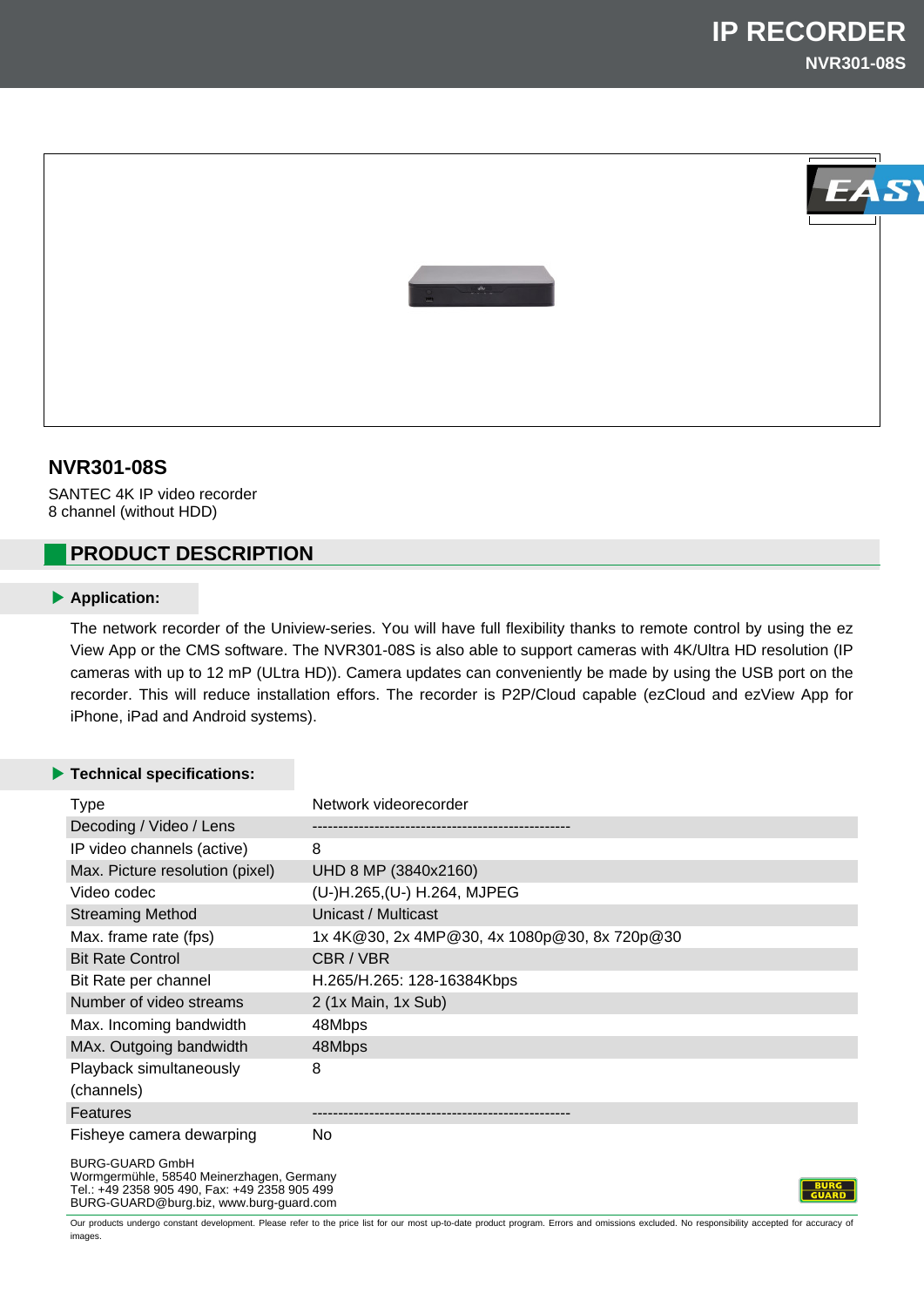### **Technical specifications:**

| Automatic delete files                                                                                                                                          | Yes, adjustable days                 |
|-----------------------------------------------------------------------------------------------------------------------------------------------------------------|--------------------------------------|
| Camera title                                                                                                                                                    | Yes                                  |
| Privacy zones                                                                                                                                                   | Yes                                  |
| Motion detection                                                                                                                                                | Yes                                  |
| <b>Tampering Alarm</b>                                                                                                                                          | Yes                                  |
| Scene change (tampering)                                                                                                                                        | Yes                                  |
| <b>IVA via ONVIF Motion</b>                                                                                                                                     | <b>No</b>                            |
| People counting (IVA+)                                                                                                                                          | Yes                                  |
| Heatmap (IVA+)                                                                                                                                                  | <b>No</b>                            |
| Tripwire (IVA)                                                                                                                                                  | Yes                                  |
| Intrusion (IVA)                                                                                                                                                 | Yes                                  |
| Object Apear and disappear (IVA)                                                                                                                                | No                                   |
| Fast-Moving (IVA)                                                                                                                                               | <b>No</b>                            |
| <b>Crowd Gathering Estimation</b>                                                                                                                               | No                                   |
| Loitering detection (IVA)                                                                                                                                       | <b>No</b>                            |
| Face detect (IVA)                                                                                                                                               | Yes                                  |
| Audio detect (IVA)                                                                                                                                              | Yes                                  |
| Schedule recording                                                                                                                                              | Yes                                  |
| Alarm recording (dig. input)                                                                                                                                    | Yes, from camera                     |
| Motion recording                                                                                                                                                | Yes                                  |
| Manual recording                                                                                                                                                | Yes                                  |
| Permanent recording                                                                                                                                             | Yes                                  |
| Pre-alarm recording                                                                                                                                             | Ja, einstellbar bis zu 60 S.         |
| Post-alarm recording                                                                                                                                            | Yes, adjustable up to 600 s.         |
| Watermark                                                                                                                                                       | Yes                                  |
| Intelligent search criteria                                                                                                                                     | date/time, camra, alarm, motion, IVA |
| Monitor notification (Popup)                                                                                                                                    | Yes                                  |
| E-mail notification                                                                                                                                             | Yes                                  |
| PTZ notification                                                                                                                                                | Yes                                  |
| Snapshot notification                                                                                                                                           | Yes                                  |
| Digital output notification                                                                                                                                     |                                      |
|                                                                                                                                                                 | Yes, on-edge (camera)<br>Yes         |
| Password protection                                                                                                                                             |                                      |
| Log files                                                                                                                                                       | Yes                                  |
| Alarm management                                                                                                                                                | HTTP, FTP, SMTP, ONVIF               |
| Menu languages                                                                                                                                                  | German, English and others           |
| Max number of users                                                                                                                                             | 128                                  |
| Schedule                                                                                                                                                        | Yes                                  |
| <b>Edge Recording</b>                                                                                                                                           | Local on desktop                     |
| ANR (automatic network                                                                                                                                          | Yes (for records)                    |
| reproduction)                                                                                                                                                   |                                      |
| <b>UPNP</b> support                                                                                                                                             | Yes                                  |
| Camera update via recorder                                                                                                                                      | Yes                                  |
| Interface                                                                                                                                                       |                                      |
| Number of PoE ports                                                                                                                                             | $\mathbf 0$                          |
| <b>BURG-GUARD GmbH</b><br>Wormgermühle, 58540 Meinerzhagen, Germany<br>Tel.: +49 2358 905 490, Fax: +49 2358 905 499<br>BURG-GUARD@burg.biz, www.burg-guard.com | <b>GUARD</b>                         |

Our products undergo constant development. Please refer to the price list for our most up-to-date product program. Errors and omissions excluded. No responsibility accepted for accuracy of images.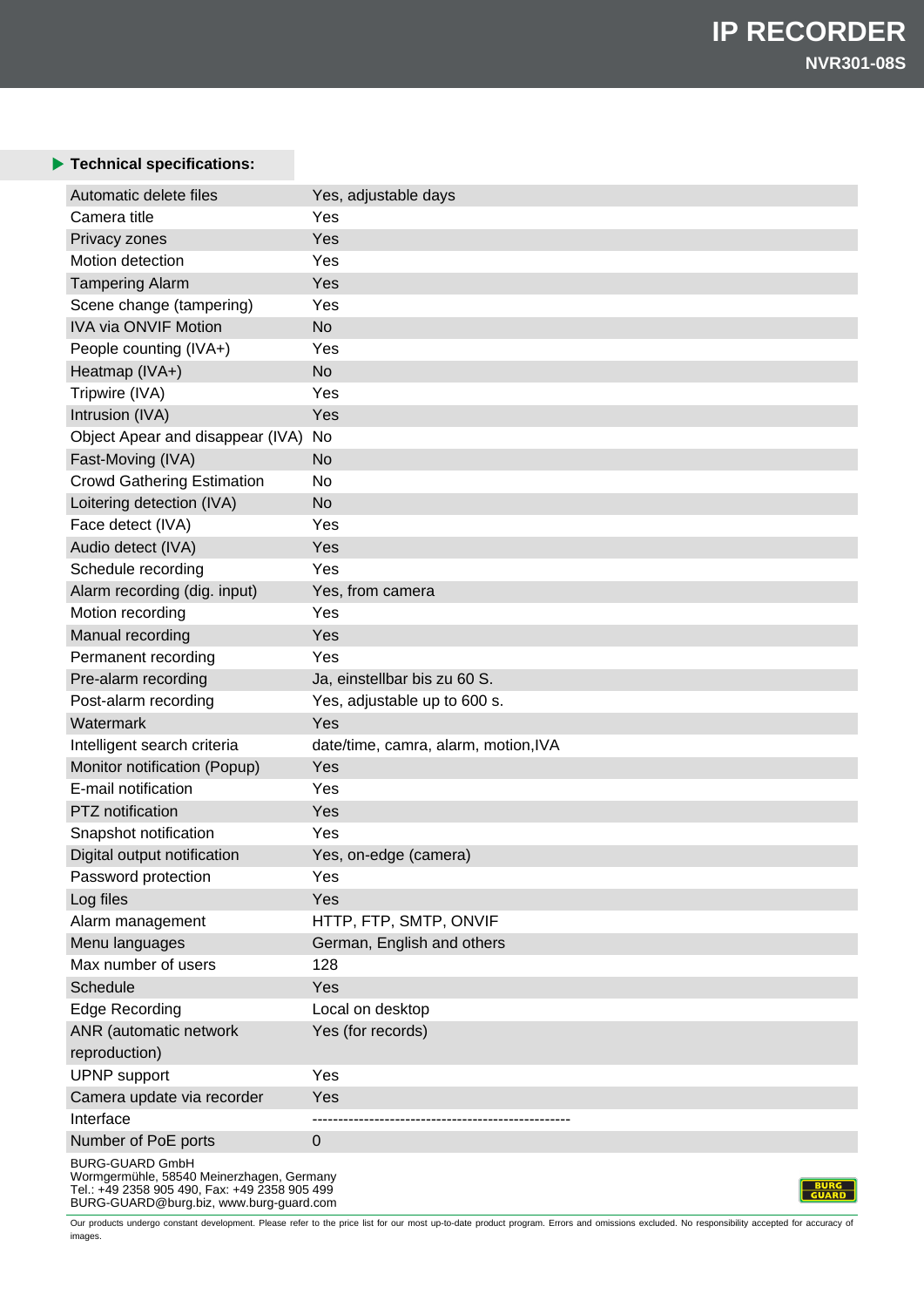## **Technical specifications:**

| PoE standard                                                  |                                                                       |
|---------------------------------------------------------------|-----------------------------------------------------------------------|
| Number of Ethernet ports                                      | $\mathbf 1$                                                           |
| Ethernet connector                                            | <b>RJ-45</b>                                                          |
| <b>Ethernet standards</b>                                     | 10Base-TX/100Base-TX                                                  |
| Ethernet speed                                                | 10 / 100 Mbit                                                         |
| Monitor outputs                                               | HDMI (max. 4K), VGA (max. 2MP)                                        |
| Spot monitor outputs                                          | No, simultaneos output HDMI/VGA                                       |
| Max. number of HDDs (internal)                                | 1 x SATA                                                              |
| Max. HDD capacity                                             | 8 TB                                                                  |
| <b>Internal RAID</b>                                          | <b>No</b>                                                             |
| DVD-RW                                                        | No                                                                    |
| <b>USB</b> interface                                          | <b>USB 2.0</b>                                                        |
| USB ports                                                     | 1 x Front, 1 x Backside                                               |
| RS-232 interface                                              | <b>No</b>                                                             |
| RS-485 interface                                              | No                                                                    |
| Control panels (external)                                     | IR remote control / PC mouse                                          |
| Export interface                                              | USB/network                                                           |
| Audio in-/outputs                                             | Output: 1x RCA                                                        |
| Switch input contacts                                         | No                                                                    |
| Switch output contacts                                        | <b>No</b>                                                             |
| SD-card slot                                                  | No                                                                    |
| eSATA                                                         | <b>No</b>                                                             |
| Remote                                                        |                                                                       |
|                                                               |                                                                       |
|                                                               |                                                                       |
| Management software support                                   | Many VMS                                                              |
| Supported browser                                             | Internet Explorer 11                                                  |
| P2P support<br>Cloud service                                  | Yes (EZCloud)<br>Yes, EZCloud UNV                                     |
| Smartphone App                                                | <b>EZView</b>                                                         |
| <b>Push-Notification</b>                                      | Yes, via mobile app.                                                  |
| Security features                                             | HTTPS, SSL, IP Filter                                                 |
|                                                               | P2P, UPnP, NTP, DHCP, PPPoE, SSL, TLS, SNMP, HTTPS                    |
| Supported protocols                                           |                                                                       |
| Supported software standards                                  | ONVIF, API                                                            |
| <b>ONVIF</b> version/profile<br>Supported software for remote | Profile S, Profile G, C, Q, A,T<br>Web-Plug-In, APP (iPhone, Android) |
| access                                                        |                                                                       |
| General                                                       |                                                                       |
| Housing colour                                                | <b>Black</b>                                                          |
| Housing material                                              | Aluminium / Plastic                                                   |
| Fan                                                           | <b>No</b>                                                             |
| Voltage                                                       | 12 V DC using external power supply 230VAC/3A                         |
| Max. Power consumption (watt)                                 | 5W (without HDD)                                                      |
| ePoE / Long-Range-PoE                                         | No                                                                    |
| Operating temperature (°C)                                    | $-10$ to $+55$                                                        |
| Rel. humidity (%)                                             | Max. 90, non-condensing                                               |

BURG-GUARD@burg.biz, www.burg-guard.com

Our products undergo constant development. Please refer to the price list for our most up-to-date product program. Errors and omissions excluded. No responsibility accepted for accuracy of images.